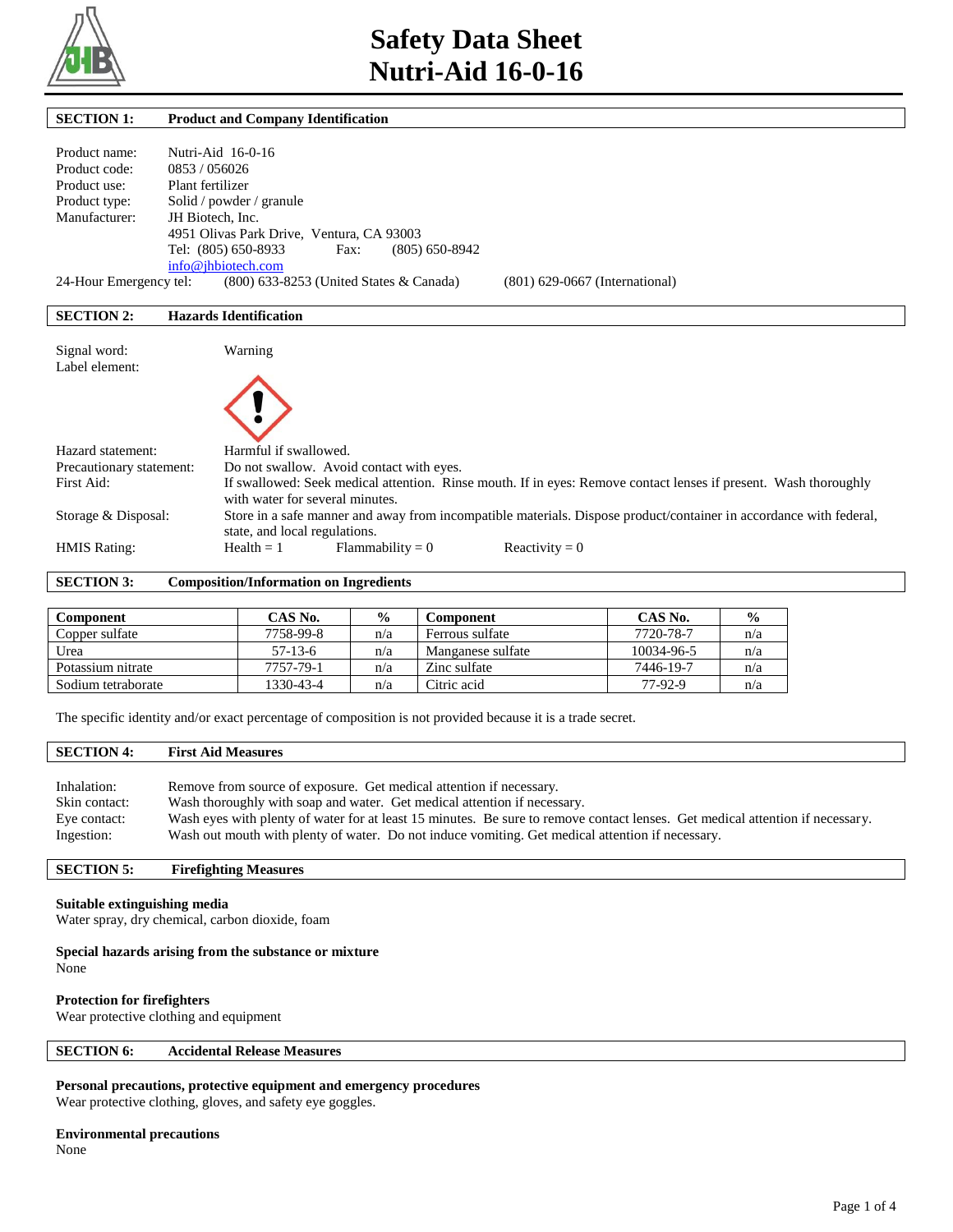

## **Safety Data Sheet Nutri-Aid 16-0-16**

#### **Methods and material for containment and cleaning up**

Contain all spills and leaks to prevent discharge into the environment. Use appropriate tools to transfer spill material to proper disposal container. Or recover material and use it for its intended purpose.

#### **SECTION 7: Handling and Storage**

#### **Precautions for safe handling**

Avoid overheating or freezing

#### **Conditions for safe storage, including any incompatibilities**

Store in a cool, dry, well-ventilated area away from direct sunlight. Store away from incompatible materials.

## **SECTION 8: Exposure Controls/Personal Protection**

#### **Exposure controls**

Product has no occupational exposure limits. Avoid inhaling dusts or vapors. Practice good industrial hygiene and safety.

|                            | OSHA PEL (8 hr TWA)                                                                 | NIOSH REL (10 hr TWA) | ACGIH Threshold Limit Value (8 hr TWA) |  |
|----------------------------|-------------------------------------------------------------------------------------|-----------------------|----------------------------------------|--|
| Nuisance dust (total)      | $15 \text{ mg/m}^3$                                                                 | n/a                   | n/a                                    |  |
| Nuisance dust (resp)       | $5 \text{ mg/m}^3$                                                                  | n/a                   | n/a                                    |  |
| <b>Personal protection</b> |                                                                                     |                       |                                        |  |
| Eye protection:            | Eye protection is not required. To avoid contact with eyes, use safety eye goggles. |                       |                                        |  |

#### Skin protection: Wear protective clothing as necessary to minimize contact. Use chemical resistant gloves.

Respiratory protection: Not required. Wear approved respiratory equipment if necessary.

## **SECTION 9: Physical and Chemical Properties**

#### **Information on basic physical and chemical properties**

| Appearance                     | Off white powder                       | Vapor pressure                   | Not applicable   |
|--------------------------------|----------------------------------------|----------------------------------|------------------|
| Odor                           | No odor                                | Vapor density                    | Not applicable   |
| pH                             | Not applicable                         | <b>Relative density</b>          | $1.30$ g/ml      |
| <b>Physical state</b>          | Solid                                  | <b>Solubility</b>                | Soluble in water |
| Melting point / Freezing point | > $100^{\circ}$ C / 212 <sup>o</sup> F | <b>Partition coefficient</b>     | Not applicable   |
| <b>Boiling point</b>           | Not applicable                         | <b>Auto-ignition temperature</b> | Not applicable   |
| <b>Flash point</b>             | Not applicable                         | <b>Decomposition temperature</b> | Not applicable   |
| <b>Evaporation rate</b>        | Not applicable                         | <b>Viscosity</b>                 | Not viscous      |
| <b>Flammability</b>            | Non-flammable                          | <b>Explosive properties</b>      | Non-explosive    |
| <b>Explosive limits</b>        | Not applicable                         | <b>Oxidizing properties</b>      | Oxidizer         |

**SECTION 10: Stability and Reactivity** 

## **Reactivity**

None

#### **Chemical stability**

Product is stable.

## **Possibility of hazardous reactions**

Under normal conditions, hazardous reaction will not occur.

**Conditions to avoid**

Avoid heat

#### **Incompatible materials** Not available

## **Hazardous decomposition products**

Ammonia, Nitrogen oxides

#### **SECTION 11: Toxicological Information**

#### **Information on toxicological effects**

| Acute toxicity: | Harmful if swallowed                    |
|-----------------|-----------------------------------------|
| Irritation:     | May cause eye or respiratory irritation |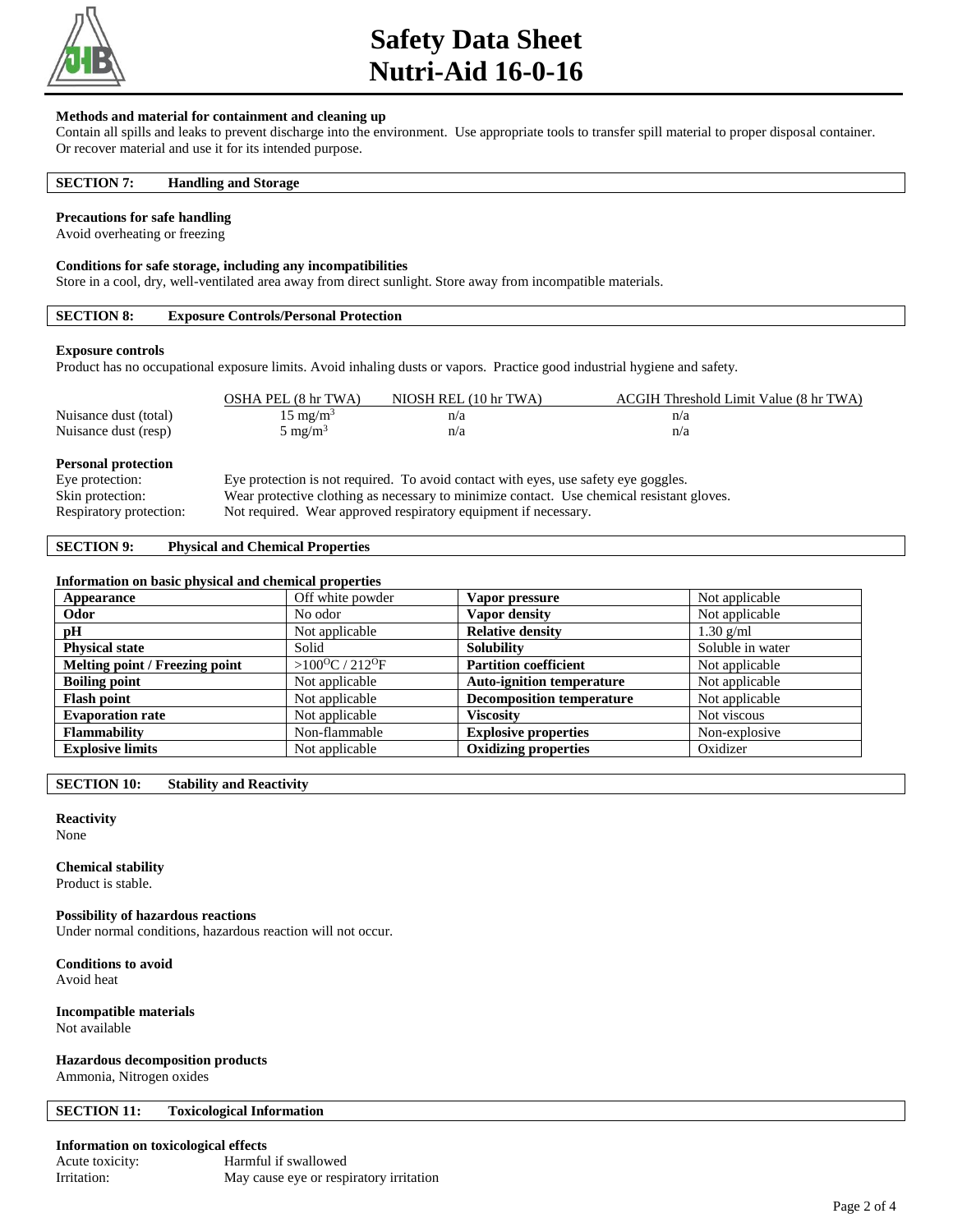

# **Safety Data Sheet Nutri-Aid 16-0-16**

| Not known to be corrosive            |
|--------------------------------------|
| Not known to cause sensitization     |
| Not known to be toxic                |
| Not known to be carcinogenic         |
| Not known to be mutagenic            |
| Not known to cause reproductive harm |
|                                      |

## **SECTION 12: Ecological Information**

## **Ecotoxicity**

Not hazardous

## **Persistence and degradability**

Not available

## **Bioaccumulative potential**

Not available

## **Mobility in soil**

Soluble in water and may disperse in soil.

**SECTION 13: Disposal Considerations** 

#### **Waste treatment methods**

Dispose of product in accordance with federal, state, and local regulations. Consult with qualified representative for proper disposal or treatment.

#### **SECTION 14: Transport Information**

#### **DOT**

Not regulated by U.S. DOT as hazardous material.

| UN number:                                   | Not applicable |
|----------------------------------------------|----------------|
| UN proper shipping name:                     | Not applicable |
| Transport hazard class(es):                  | Not applicable |
| Packing group:                               | Not applicable |
| Environmental hazards:                       | Not applicable |
| Special precautions for user: Not applicable |                |

#### **IATA**

Not dangerous goods

#### **IMDG**

Not dangerous goods

## **SECTION 15: Regulatory Information**

#### **CERCLA**

This product contains one or more substances regulated as a hazardous substance under the Comprehensive Environmental Response Compensation and Liability Act (CERCLA) (40 CFR 302).

Copper sulfate (CAS # 7758-99-8) Manganese sulfate (CAS# 10034-96-5) Zinc sulfate (CAS # 7446-19-7)

#### **SARA 311/312 Hazards**

| Acute Health Hazard:               | Nο |
|------------------------------------|----|
| Chronic Health Hazard:             | No |
| Fire Hazard:                       | Nο |
| Sudden Release of Pressure Hazard: | Nο |
| Reactive Hazard:                   | Nο |

#### **SARA 313**

Copper sulfate (CAS # 7758-99-8) is subject to reporting levels established by SARA Title III, Section 313. Manganese sulfate (CAS# 10034-96-5) is subject to reporting levels established by SARA Title III, Section 313. Potassium nitrate (CAS # 7757-79-1) is subject to reporting levels established by SARA Title III, Section 313. Zinc sulfate (CAS # 7446-19-7) is subject to reporting levels established by SARA Title III, Section 313.